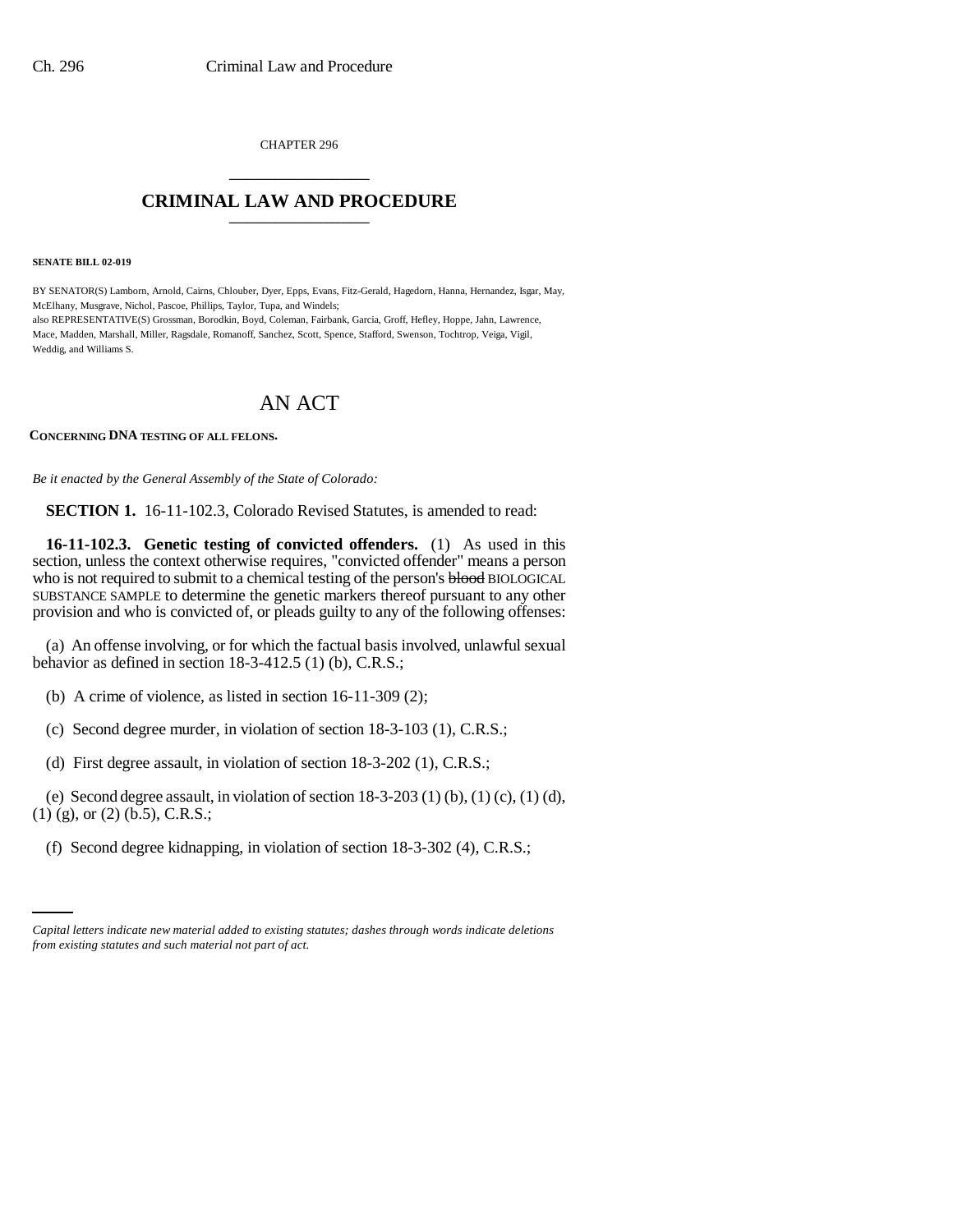(g) First degree arson, in violation of section 18-4-102 (3), C.R.S.;

(h) Burglary in the first degree, in violation of section 18-4-202, C.R.S.;

(i) Aggravated robbery, in violation of section 18-4-302 (4), C.R.S.; or

(j) Any felony when the person was previously convicted of, or pled guilty to one or more of the offenses listed in paragraphs (a) to (i) of this subsection (1).

(1.5) Subject to available appropriations, beginning March 31, 2002, every felon who is sentenced to the custody of the executive director of the department of corrections shall submit to and pay for COLLECTION AND a chemical testing of the offender's blood A BIOLOGICAL SUBSTANCE SAMPLE FROM THE OFFENDER to determine the genetic markers thereof prior to the person's discharge or release to parole.

(2) (a) (Deleted by amendment, L. 2001, p. 953, § 1, effective March 31, 2002.)

(b) Every convicted offender who, as of July 1, 2000, is in a county jail or a community corrections facility pursuant to article 27 of title 17, C.R.S., for an offense described in subsection (1) of this section shall submit to and pay for COLLECTION AND a chemical testing of the offender's blood A BIOLOGICAL SUBSTANCE SAMPLE FROM THE OFFENDER to determine the genetic markers thereof.

(c) (Deleted by amendment, L. 2001, p. 953, § 1, effective March 31, 2002.)

(d) Every convicted offender who, as of July 1, 2000, is on probation for an offense described in subsection (1) of this section shall submit to and pay for COLLECTION AND a chemical testing of the offender's blood A BIOLOGICAL SUBSTANCE SAMPLE FROM THE OFFENDER to determine the genetic markers thereof.

(3) Collection of the blood BIOLOGICAL SUBSTANCE samples required by subsection (1.5) of this section and paragraph (b) of subsection (2) of this section shall be collected at least thirty days prior to the person's discharge or release from custody. Collection of the blood BIOLOGICAL SUBSTANCE samples required by paragraph (d) of subsection (2) of this section shall be collected prior to June 30, 2001.

(4) The judicial department, the department of corrections, a sheriff, or a contractor may use reasonable force to obtain **blood** BIOLOGICAL SUBSTANCE samples in accordance with this section using medically recognized procedures. In addition, a person's refusal to comply with this section may be grounds for revocation or denial of parole or probation.

(5) Any moneys received from offenders pursuant to this section shall be deposited in the offender identification fund created in section 24-33.5-415.6, C.R.S.

(6) The Colorado bureau of investigation is directed to conduct the chemical testing of the blood BIOLOGICAL SUBSTANCE SAMPLES obtained pursuant to this section. The results thereof shall be filed and maintained by the Colorado bureau of investigation and shall be furnished to any law enforcement agency upon request.

**SECTION 2.** 16-11-104, Colorado Revised Statutes, is amended to read: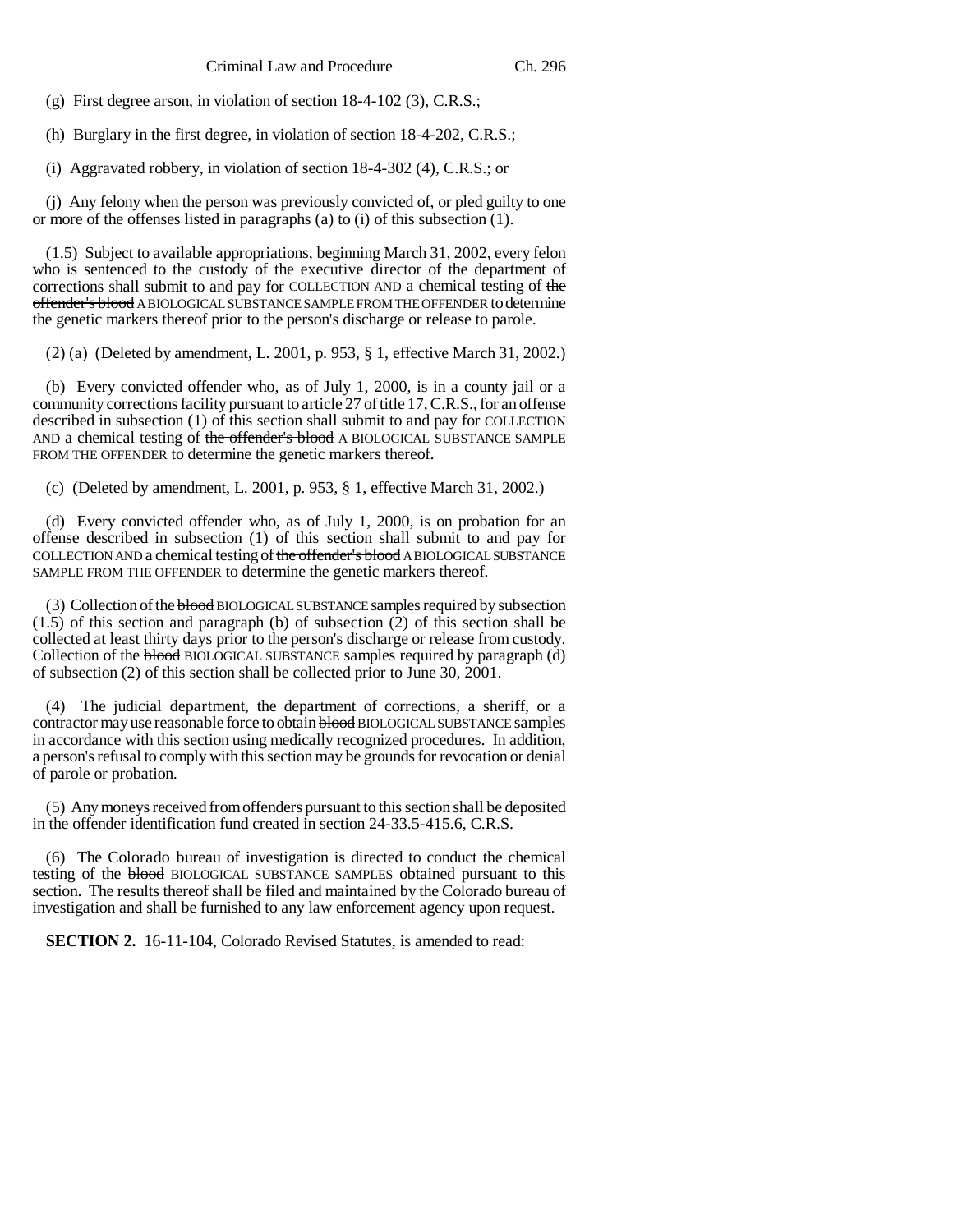**16-11-104. Genetic testing.** (1) (a) (I) In the case of any offender who is convicted of or pleads guilty or nolo contendere to an offense involving unlawful sexual behavior or for which the underlying factual basis involves unlawful sexual behavior, if the court sentences the offender directly to incarceration in a county jail or to a community corrections facility pursuant to article 27 of title 17, C.R.S., the court shall also order that the offender submit to and pay for COLLECTION AND a chemical testing of the offender's blood A BIOLOGICAL SUBSTANCE SAMPLE FROM THE OFFENDER to determine the genetic markers thereof.

(II) An offender shall submit to and pay for COLLECTION AND a chemical testing of the offender's blood A BIOLOGICAL SUBSTANCE SAMPLE FROM THE OFFENDER to determine the genetic markers thereof if the offender is sentenced directly to incarceration in a county jail or to a community corrections facility pursuant to article 27 of title 17, C.R.S., for the conviction of or entry of a guilty or nolo contendere plea to any of the following offenses occurring on or after July 1, 2000:

(A) A crime of violence, as listed in section 16-11-309 (2);

(B) Murder in the second degree, in violation of section 18-3-103 (1), C.R.S.;

(C) Assault in the first degree, in violation of section 18-3-202 (1), C.R.S.;

(D) Assault in the second degree, in violation of section 18-3-203 (1) (b), (1) (c),  $(1)$  (d), (1) (g), or (2) (b.5), C.R.S.;

(E) Second degree kidnapping, in violation of section 18-3-302 (4), C.R.S.;

(F) First degree arson, in violation of section 18-4-102 (3), C.R.S.;

(G) First degree burglary, in violation of section 18-4-202, C.R.S.;

(H) Aggravated robbery, in violation of section 18-4-302 (4), C.R.S.;

(I) Second degree burglary, in violation of section 18-4-203, C.R.S.; and

(J) Third degree burglary, in violation of section 18-4-204, C.R.S.

(b) The court shall direct the sheriff of the jurisdiction in which the jail or community corrections facility to which the offender is sentenced is located to collect the blood BIOLOGICAL SUBSTANCE sample for testing pursuant to this section. The results of the testing shall be filed and maintained by the Colorado bureau of investigation. The results of such test shall be furnished to any law enforcement agency upon request.

(2) The sheriff may use reasonable force to obtain blood BIOLOGICAL SUBSTANCE samples in accordance with subsection (1) of this section.

(3) Any moneys received from offenders pursuant to subparagraph (I) of paragraph (a) of subsection (1) of this section shall be deposited in the sex offender identification fund created in section 24-33.5-415.5, C.R.S. Any moneys received from offenders pursuant to subparagraph  $(II)$  of paragraph  $(a)$  of subsection  $(1)$  of this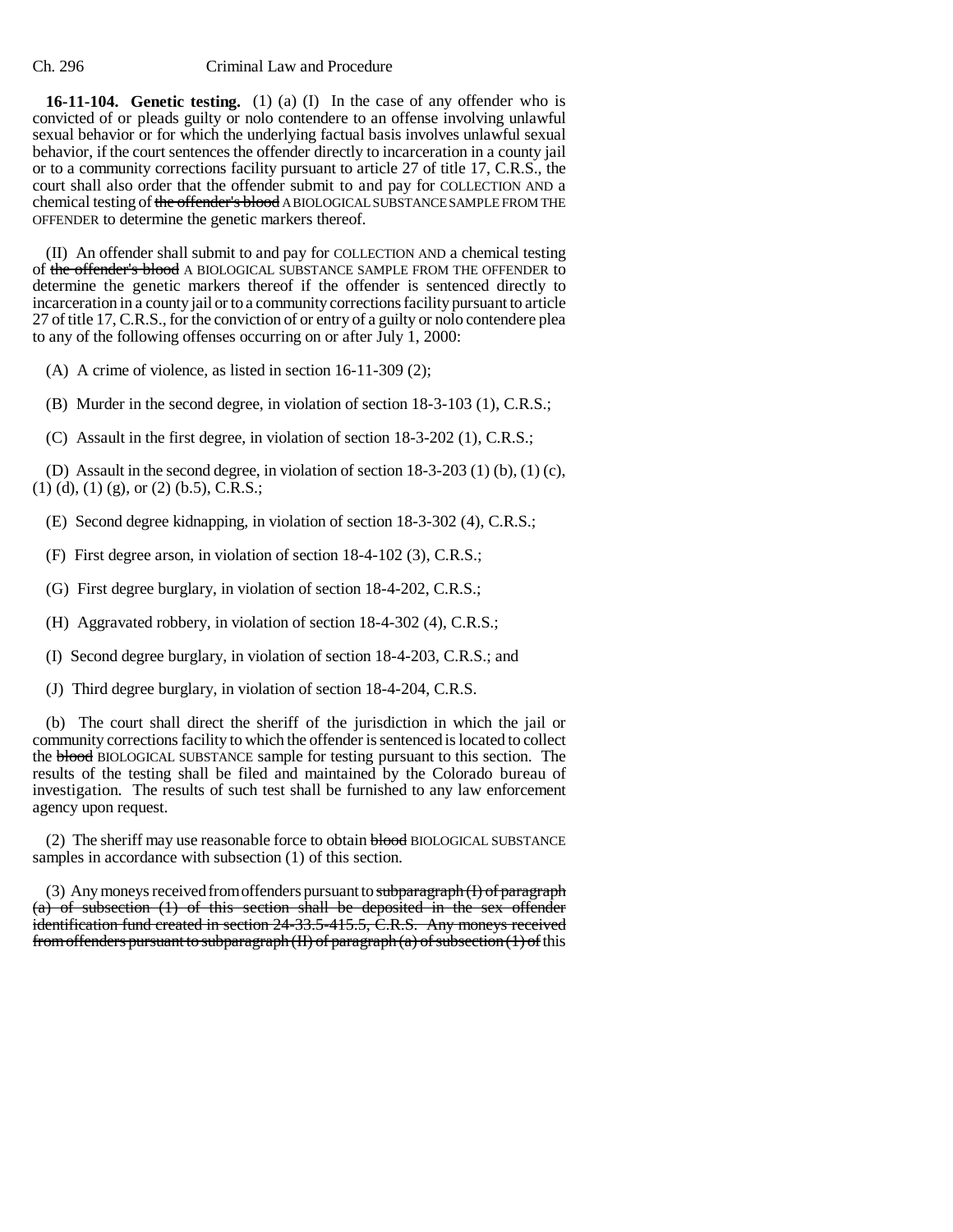section shall be deposited in the offender identification fund created in section 24-33.5-415.6, C.R.S.

(4) The Colorado bureau of investigation shall conduct the chemical testing of the blood BIOLOGICAL SUBSTANCE SAMPLES obtained pursuant to this section.

(5) As used in this section, "unlawful sexual behavior" shall have the same meaning as provided in section 18-3-412.5 (1) (b), C.R.S.

**SECTION 3.** 16-11-204 (2), Colorado Revised Statutes, is amended BY THE ADDITION OF A NEW PARAGRAPH to read:

**16-11-204. Conditions of probation.** (2) (e) IF THE DEFENDANT IS CONVICTED OF AN OFFENSE THAT SUBJECTS THE DEFENDANT TO GENETIC TESTING PURSUANT TO SECTION 16-11-204.3, THE COURT SHALL ASSESS TO THE DEFENDANT THE COST OF COLLECTING AND TESTING A BIOLOGICAL SUBSTANCE SAMPLE FROM THE DEFENDANT AS REQUIRED IN SECTION 16-11-204.3.

**SECTION 4.** 16-11-204.3, Colorado Revised Statutes, is amended to read:

**16-11-204.3. Genetic testing as a condition of probation.** (1) (a) A condition of probation or supervision for any offender convicted of or who receives a deferred judgment and sentence for an offense involving unlawful sexual behavior or for which the factual basis involved an offense involving unlawful sexual behavior shall be that the offender submit to and pay for COLLECTION AND a chemical testing of the offender's blood A BIOLOGICAL SUBSTANCE SAMPLE FROM THE OFFENDER to determine the genetic markers thereof.

(b) The offender shall submit to and pay for COLLECTION AND a chemical testing of the offender's blood A BIOLOGICAL SUBSTANCE SAMPLE FROM THE OFFENDER to determine the genetic markers thereof as a condition of probation for the conviction of any of the following offenses occurring on or after July 1, 1999:

(I) A crime of violence, as defined in 16-11-309 (2);

(II) Second degree murder, in violation of section 18-3-103 (1), C.R.S.;

(III) First degree assault, in violation of section 18-3-202 (1), C.R.S.;

(IV) Second degree assault, in violation of section  $18-3-203$  (1) (b), (1) (c), (1) (d), (1) (g), or (2) (b.5), C.R.S.;

- (V) Second degree kidnapping, in violation of section 18-3-302 (4), C.R.S.;
- (VI) First degree arson, in violation of section 18-4-102 (3), C.R.S.;
- (VII) Burglary in the first degree, in violation of section 18-4-202, C.R.S.;
- (VIII) Aggravated robbery, in violation of section 18-4-302 (4), C.R.S.
- (b.5) Any offender convicted of second or third degree burglary, as described in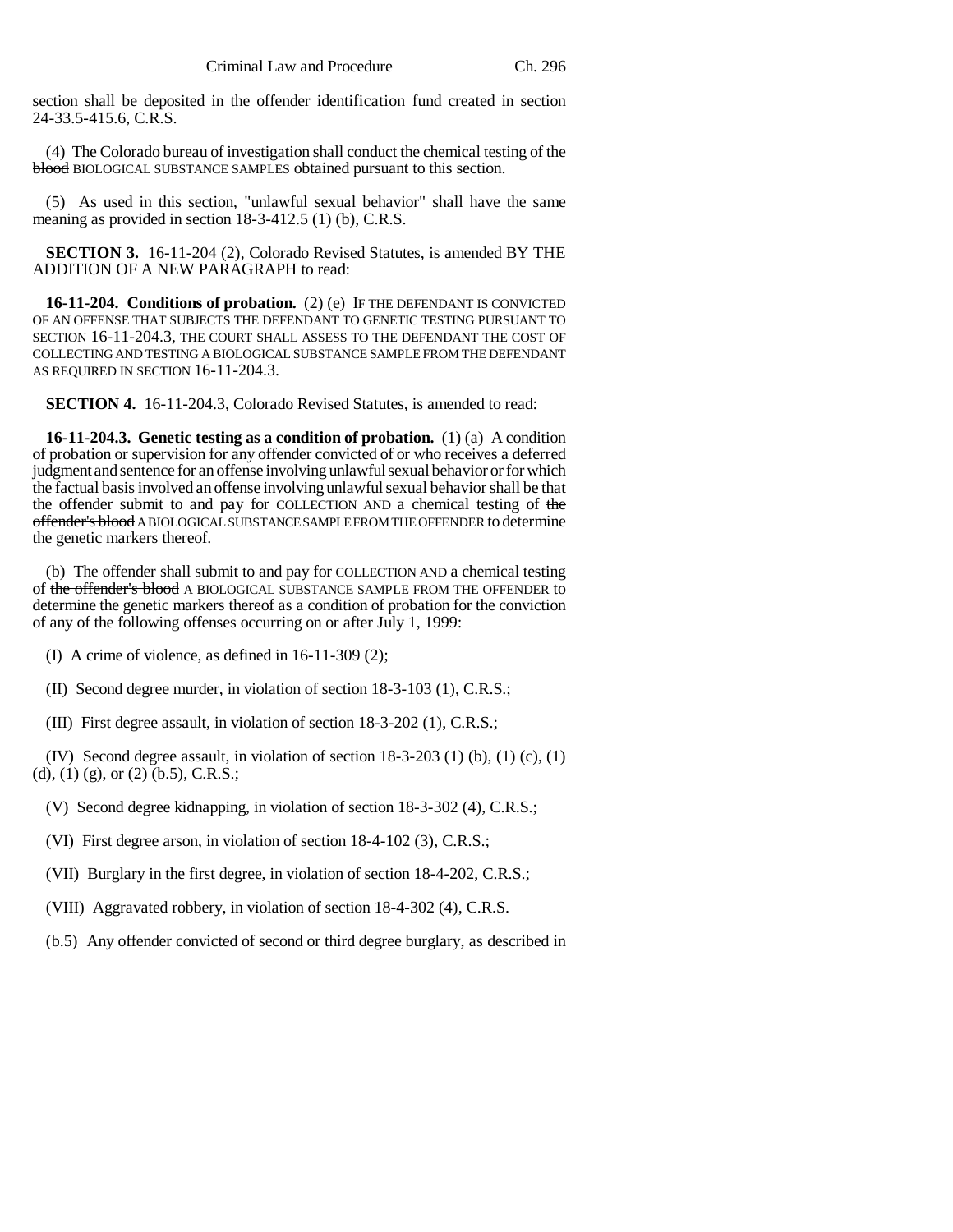#### Ch. 296 Criminal Law and Procedure

sections 18-4-203 and 18-4-204, C.R.S., for an offense committed on or after July 1, 2000, shall submit to and pay for, as a condition of probation, COLLECTION AND a chemical testing of the offender's blood A BIOLOGICAL SUBSTANCE SAMPLE FROM THE DEFENDANT to determine the genetic markers thereof.

(c) Collection of the blood BIOLOGICAL SUBSTANCE sample shall occur within ninety days after being placed on probation or under supervision, and the results thereof shall be filed and maintained by the Colorado bureau of investigation. The results of such tests shall be furnished to any law enforcement agency upon request.

(2) The judicial department or its designee or contractor may use reasonable force to obtain  $b$  bood BIOLOGICAL SUBSTANCE samples in accordance with subsection  $(1)$ of this section. In addition, the refusal to comply with said subsection (1) may be grounds for revocation of probation.

(3) Any moneys received from offenders pursuant to  $\frac{\text{parameter of}}{\text{mean}}$ (1) of this section shall be deposited in the sex offender identification fund created in section 24-33.5-415.5, C.R.S. Any moneys received from offenders pursuant to paragraphs (b) or  $(b.5)$  of subsection  $(1)$  of this section shall be deposited in the offender identification fund established in section 24-33.5-415.6, C.R.S.

(4) The Colorado bureau of investigation is directed to conduct the chemical testing of the blood BIOLOGICAL SUBSTANCE SAMPLES obtained pursuant to this section.

(5) As used in this section, "unlawful sexual behavior" shall have the same meaning as in section 18-3-412.5 (1), C.R.S.

**SECTION 5.** The introductory portion to 16-11-308 (4.5) (a), Colorado Revised Statutes, is amended to read:

**16-11-308. Custody of department of corrections - procedure.** (4.5) (a) While confined in the diagnostic center, EACH OF the following offenders shall submit to a chemical testing of the offender's blood A BIOLOGICAL SUBSTANCE SAMPLE FROM THE OFFENDER to determine the genetic markers:

**SECTION 6.** 16-11-311 (11.5), Colorado Revised Statutes, is amended to read:

**16-11-311. Sentences - youthful offenders - legislative declaration - powers and duties of district court - authorization for youthful offender system powers and duties of department of corrections - repeal.** (11.5) (a) (I) Any juvenile who is sentenced to the youthful offender system following conviction of an offense involving unlawful sexual behavior, as defined in section  $18-3-412.5(1)(b)$ , C.R.S., or for which the underlying factual basis involved an offense involving unlawful sexual behavior, shall submit to and pay for COLLECTION AND a chemical testing of the juvenile's blood A BIOLOGICAL SUBSTANCE SAMPLE FROM THE JUVENILE to determine the genetic markers thereof.

(II) Collection of the blood BIOLOGICAL SUBSTANCE sample shall occur as soon as possible after being sentenced to the youthful offender system, and the results thereof shall be filed with and maintained by the Colorado bureau of investigation. The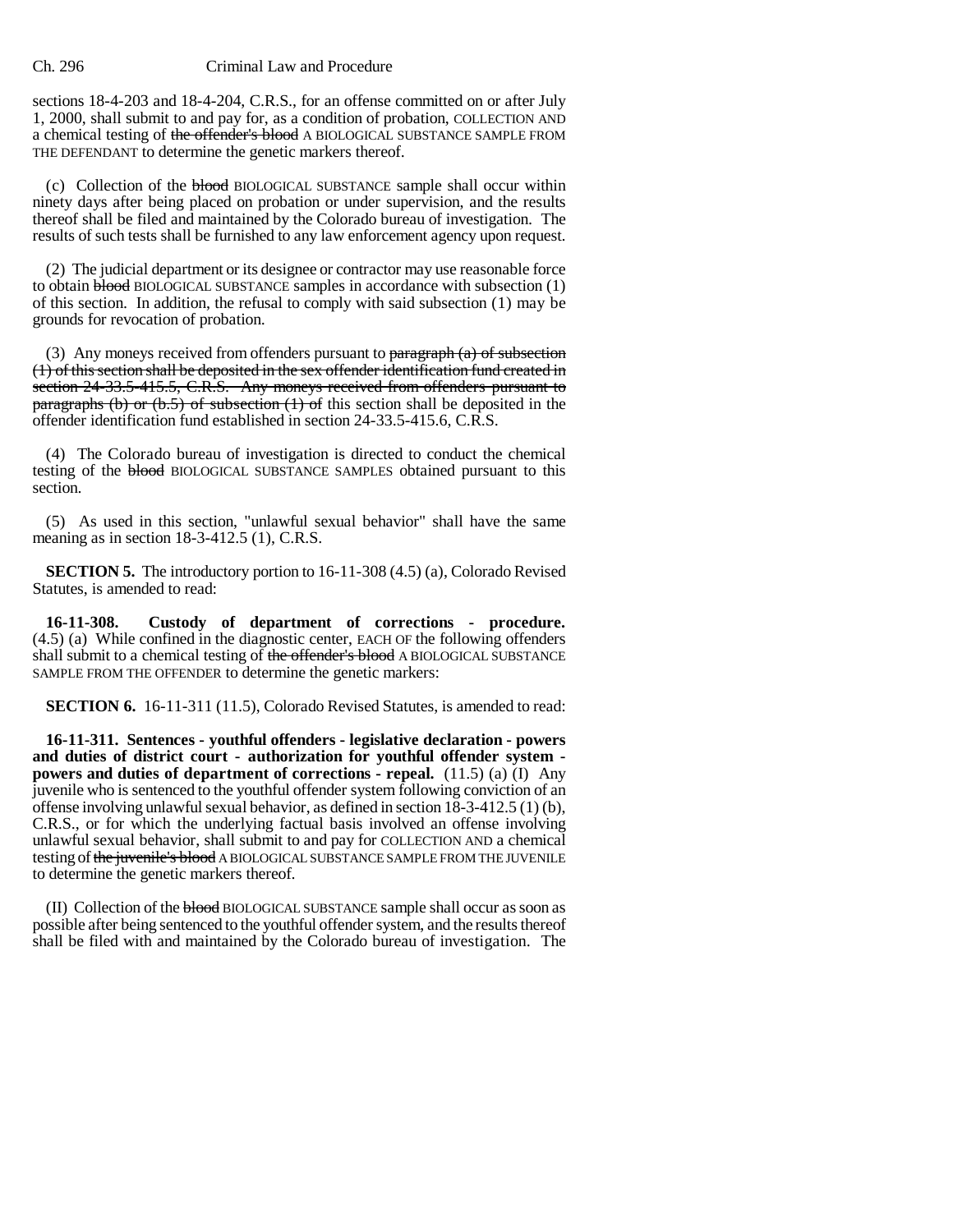results of such tests shall be furnished to any law enforcement agency upon request.

(b) The department of corrections or its designee or contractor may use reasonable force to obtain blood BIOLOGICAL SUBSTANCE samples in accordance with paragraph (a) of this subsection (11.5).

(c) Any moneys received from juveniles pursuant to paragraph (a) of this subsection (11.5) shall be deposited in the sex of fender identification fund created in section 24-33.5-415.5 24-33.5-415.6, C.R.S.

(d) The Colorado bureau of investigation is directed to conduct the chemical testing of the **blood** BIOLOGICAL SUBSTANCE SAMPLES obtained pursuant to this subsection  $(11.5)$ .

**SECTION 7.** 16-11-401.5, Colorado Revised Statutes, is amended to read:

**16-11-401.5. Genetic testing prior to execution.** Prior to the execution of the death penalty pursuant to this part  $\overline{4}$ , the judicial department shall obtain the chemical testing of the convicted offender's blood A BIOLOGICAL SUBSTANCE SAMPLE FROM THE CONVICTED OFFENDER to determine the genetic markers thereof.

**SECTION 8.** 17-2-201 (5) (g) (I) and (5) (h) (I), Colorado Revised Statutes, are amended to read:

**17-2-201. State board of parole.** (5) (g) (I) As a condition of parole, the board shall require any offender convicted of or who plead guilty or nolo contendere to an offense for which the factual basis involved a sexual assault as defined in part 4 of article 3 of title 18, C.R.S., to submit to chemical testing of his or her blood A BIOLOGICAL SUBSTANCE SAMPLE FROM THE OFFENDER to determine the genetic markers thereof and to chemical testing of his or her saliva to determine the secretor status thereof. Such testing shall occur prior to the offender's release from incarceration, and the results thereof shall be filed with and maintained by the Colorado bureau of investigation. The results of such tests shall be furnished to any law enforcement agency upon request.

(h) (I) As a condition of parole, the board may require any person found guilty of or who pleads guilty or nolo contendere to a sexual offense under the department's code of penal discipline to submit to a testing of the person's blood A BIOLOGICAL SUBSTANCE SAMPLE FROM THE PERSON to determine the genetic markers thereof. and to chemical testing of his or her saliva to determine the secretor status thereof.

**SECTION 9.** 17-22.5-202 (3) (a), (3) (b.5), and (3.5), Colorado Revised Statutes, are amended to read:

**17-22.5-202. Ticket to leave - discharge - clothes, money, transportation.** (3) Prior to the release from a correctional facility by discharge or parole of any person imprisoned for the commission of a child abuse offense which occurred within the state of Colorado, the executive director shall:

(a) Notify the Colorado bureau of investigation of: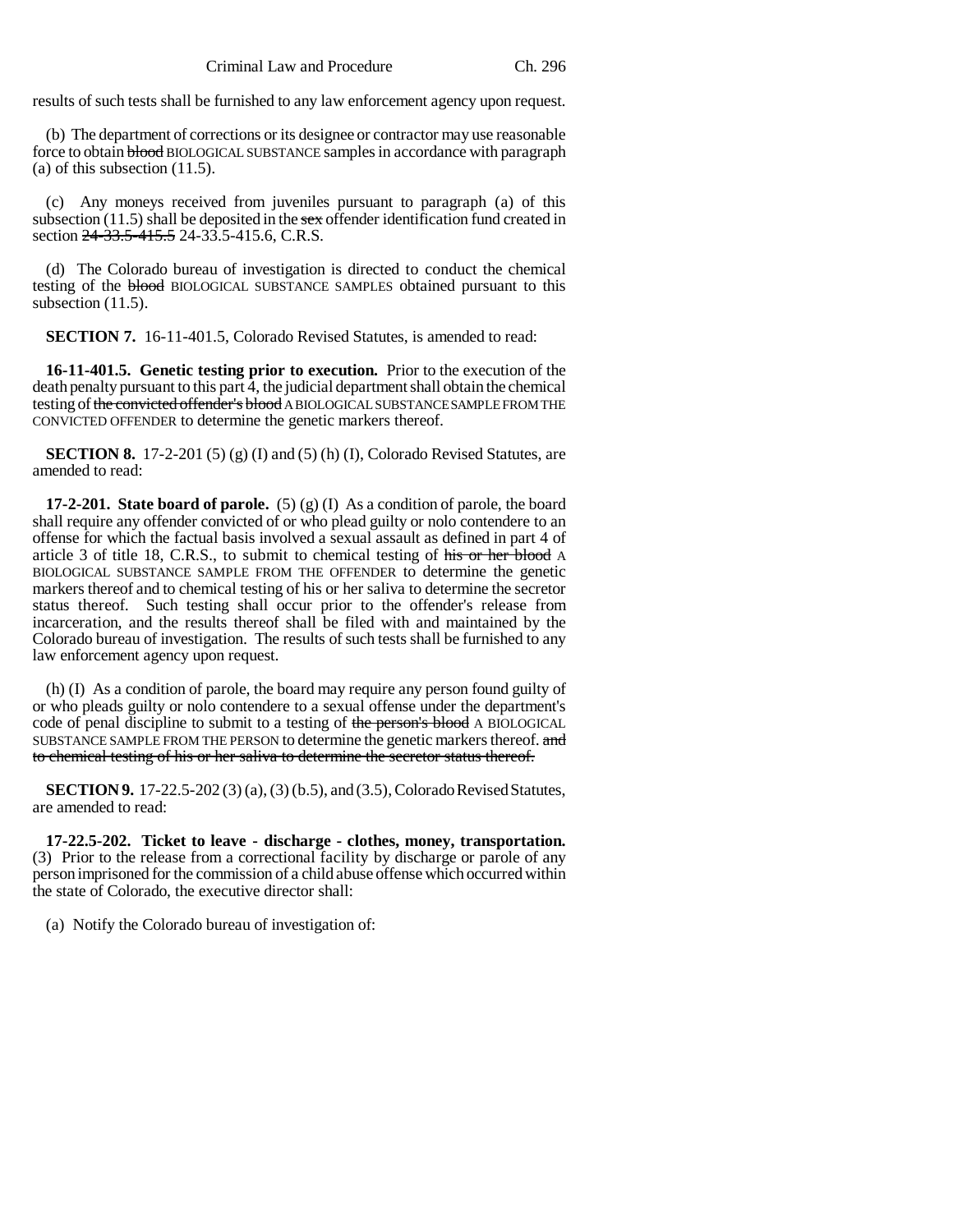(I) The identity of the offender; and

(II) The anticipated release date of the offender; and

(III) The last-known home address of the offender; and

(IV) The parole address of the offender; and

(V) The results of a chemical test of a sex offender's **blood** BIOLOGICAL SUBSTANCE SAMPLE in accordance with paragraph (b.5) of this subsection (3);

(b.5) (I) On and after July 1, 1994, direct appropriate personnel with the department of corrections to require any offender who is released from the custody of the department of corrections having completed serving a sentence for an offense involving unlawful sexual behavior or for which the factual basis involved unlawful sexual behavior as defined in section 18-3-412.5 (1), C.R.S., who is under their jurisdiction to sign a notice that informs the offender of the duty to register with local law enforcement agencies in accordance with section 18-3-412.5, C.R.S. The same persons, after obtaining a signed notice from an offender, shall notify local law enforcement agencies where the offender plans to reside of the offender's address within forty-eight hours after an offender has been placed on parole or probation when such an address is provided in the signed notice. Department of corrections personnel shall provide such notice no later than two days before the offender is to be released from the department of corrections.

(II) In addition, the department shall require any offender convicted of or who pleads guilty or nolo contendere to an offense involving unlawful sexual behavior or for which the factual basis involved unlawful sexual behavior as defined in section 18-3-412.5 (1), C.R.S., to submit to chemical testing of the offender's blood A BIOLOGICAL SUBSTANCE SAMPLE FROM THE OFFENDER to determine the genetic markers thereof. and to chemical testing of the offender's saliva to determine secretor status thereof. Such testing shall occur prior to the offender's release from incarceration, and the results thereof shall be filed with and maintained by the Colorado bureau of investigation. The results of such tests shall be furnished to any law enforcement agency upon request.

(III) The department may use reasonable force to obtain a blood BIOLOGICAL SUBSTANCE sample and saliva sample in accordance with subparagraph (II) of this paragraph (b.5). In addition, any person who refuses to comply with subparagraph (II) of this paragraph (b.5) may be denied parole, or, if such person has been granted parole, such parole may be revoked.

(3.5) Any offender discharged from a correctional facility on or after July 1, 2000, who is not subject to parole or supervision shall submit to a chemical testing of the offender's blood A BIOLOGICAL SUBSTANCE FROM THE OFFENDER to determine the genetic markers thereof. Such testing shall occur at least ninety days prior to the offender's release from incarceration, and the results thereof shall be filed with and maintained by the Colorado bureau of investigation. The results of such tests shall be furnished to any law enforcement agency upon request.

**SECTION 10.** 17-22.5-407, Colorado Revised Statutes, is amended to read: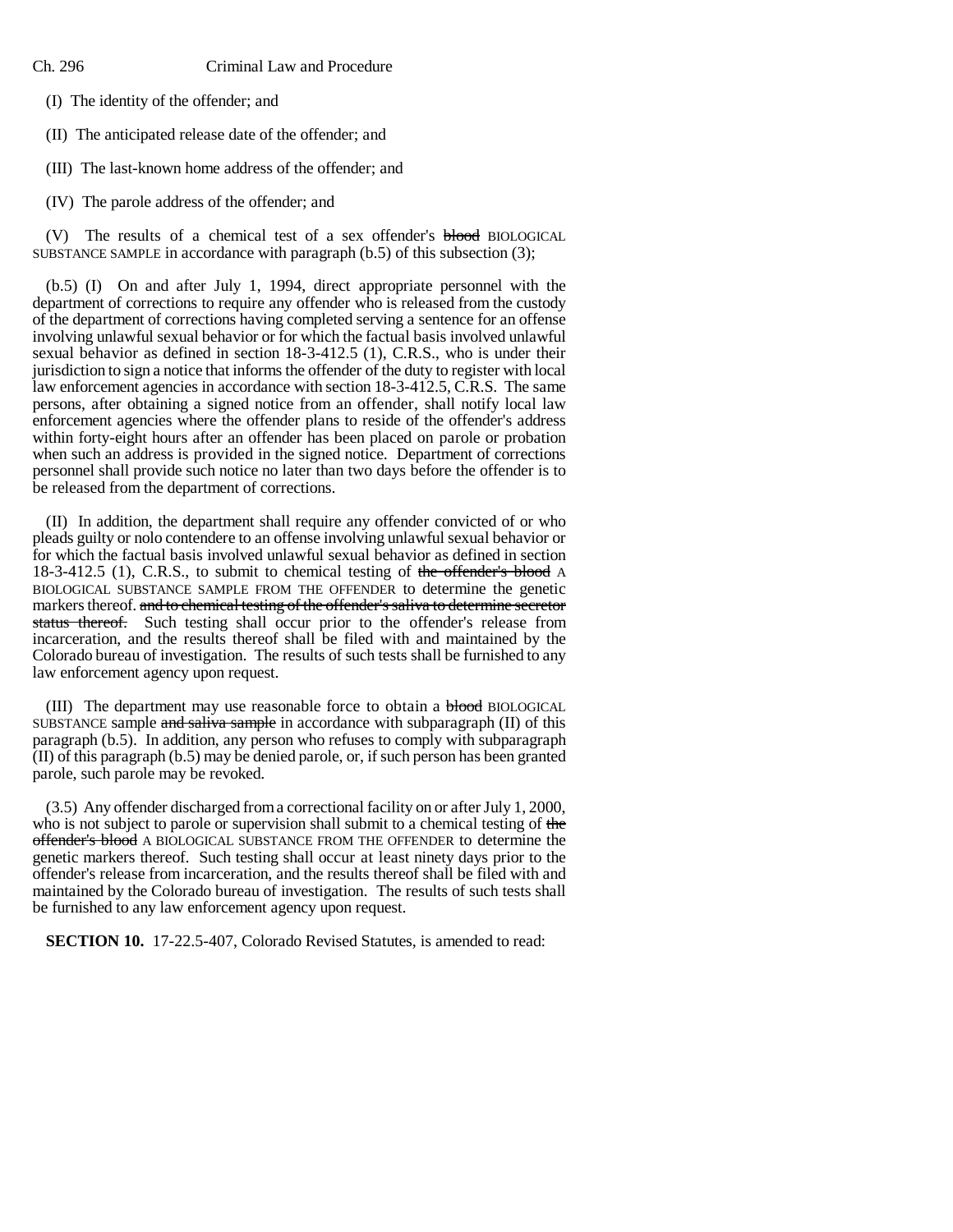Criminal Law and Procedure Ch. 296

**17-22.5-407. Genetic testing as condition of parole.** Any offender discharged from a correctional facility on or after July 1, 2000, not subject to parole shall submit to a chemical testing of the offender's blood A BIOLOGICAL SUBSTANCE SAMPLE FROM THE OFFENDER to determine the genetic markers thereof. Such testing shall occur at least ninety days prior to the offender's release from incarceration, and the results thereof shall be filed with and maintained by the Colorado bureau of investigation. The results of such tests shall be furnished to any law enforcement agency upon request.

**SECTION 11.** 19-2-924.5, Colorado Revised Statutes, is amended to read:

**19-2-924.5. Juveniles committed to department of human services - genetic testing.** (1) (a) Any juvenile who is committed to the department of human services following adjudication for an offense involving unlawful sexual behavior, as defined in section 18-3-412.5 (1) (b), C.R.S., or for which the underlying factual basis involved an offense involving unlawful sexual behavior, shall submit to and pay for COLLECTION AND a chemical testing of the juvenile's blood A BIOLOGICAL SUBSTANCE SAMPLE FROM THE JUVENILE to determine the genetic markers thereof.

(b) Collection of the blood BIOLOGICAL SUBSTANCE sample shall occur as soon as possible after being committed to the department of human services, and the results thereof shall be filed with and maintained by the Colorado bureau of investigation. The results of such tests shall be furnished to any law enforcement agency upon request.

(2) The department of human services or its designee or contractor may use reasonable force to obtain **blood** BIOLOGICAL SUBSTANCE samples in accordance with subsection (1) of this section.

(3) Any moneys received from juveniles pursuant to paragraph (a) of subsection (1) of this section shall be deposited in the sex offender identification fund created in section 24-33.5-415.5 24-33.5-415.6, C.R.S.

(4) The Colorado bureau of investigation is directed to conduct the chemical testing of the **blood** BIOLOGICAL SUBSTANCE SAMPLES obtained pursuant to this section.

**SECTION 12.** 19-2-925.5, Colorado Revised Statutes, is amended to read:

**19-2-925.5. Genetic testing.** (1) (a) As a condition of probation or supervision, any juvenile who is adjudicated or receives a deferred adjudication for an offense involving unlawful sexual behavior, as defined in section 18-3-412.5 (1) (b), C.R.S., or for which the underlying factual basis involved an offense involving unlawful sexual behavior, shall submit to and pay for COLLECTION AND a chemical testing of the juvenile's blood BIOLOGICAL SUBSTANCE SAMPLE FROM THE OFFENDER to determine the genetic markers thereof.

(b) Collection of the **blood** BIOLOGICAL SUBSTANCE sample shall occur as soon as possible after being placed on probation or under supervision, and the results thereof shall be filed with and maintained by the Colorado bureau of investigation. The results of such tests shall be furnished to any law enforcement agency upon request.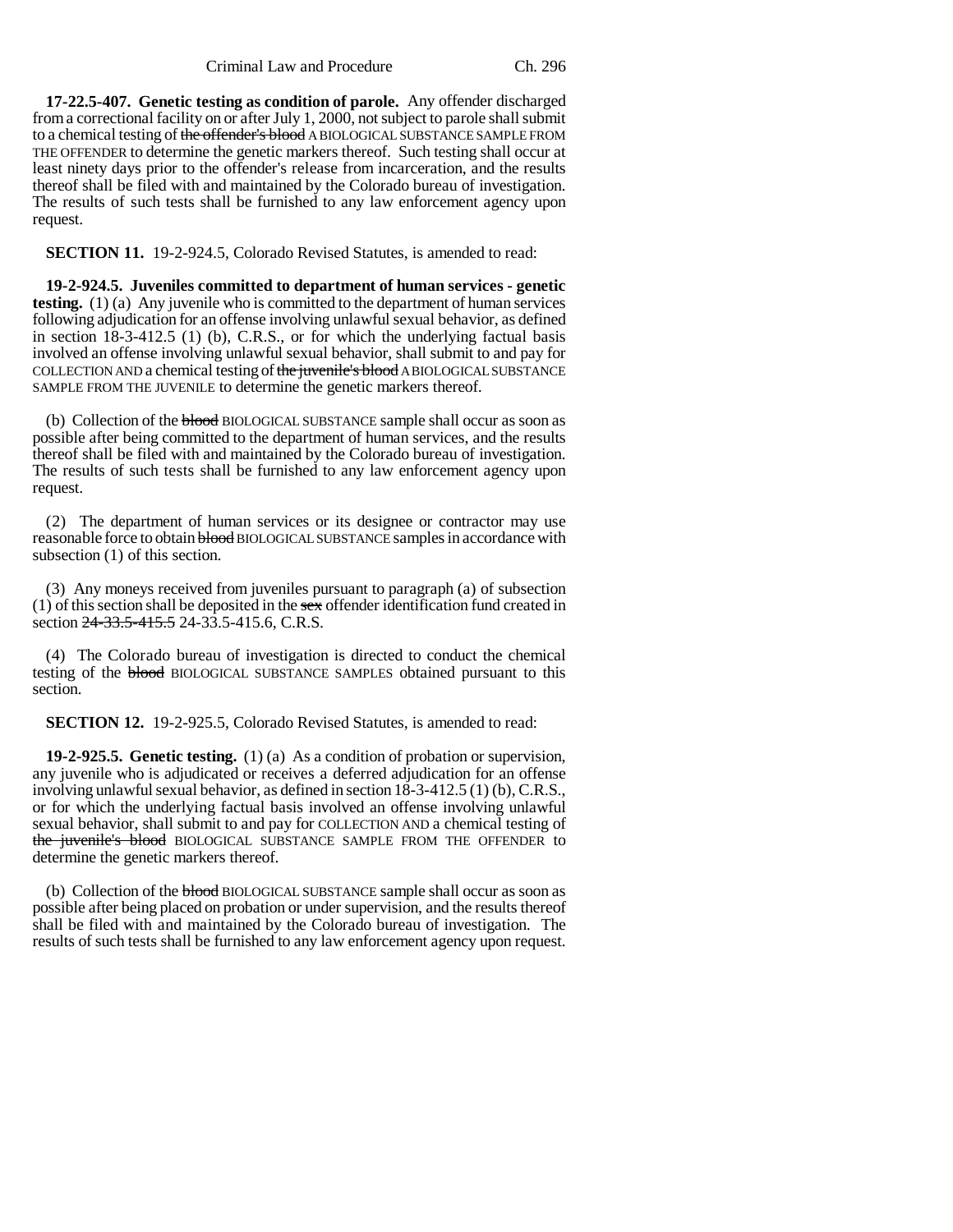### Ch. 296 Criminal Law and Procedure

(2) The judicial department or its designee or contractor may use reasonable force to obtain blood BIOLOGICAL SUBSTANCE samples in accordance with subsection (1) of this section. In addition, the refusal to comply with said subsection (1) may be grounds for revocation of probation.

(3) Any moneys received from juveniles pursuant to paragraph (a) of subsection  $(1)$  of this section shall be deposited in the sex offender identification fund created in section 24-33.5-415.5 24-33.5-415.6, C.R.S.

(4) The Colorado bureau of investigation is directed to conduct the chemical testing of the blood BIOLOGICAL SUBSTANCE SAMPLE obtained pursuant to this section.

**SECTION 13. Repeal.** 24-33.5-415.5, Colorado Revised Statutes, is repealed.

**SECTION 14.** 24-33.5-415.6, Colorado Revised Statutes, is amended to read:

**24-33.5-415.6. Offender identification - fund.** (1) There is hereby created in the state treasury the offender identification fund, referred to in this section as the "fund". Moneys in the fund shall consist of payments for genetic testing received from offenders pursuant to sections 16-11-102.3, 16-11-104,  $(\frac{1}{(1)}$   $(\frac{1}{(1)})$ , and 16-11-204.3,  $\overline{(1)}$  (b) and  $\overline{(1)}$  (b.5), 16-11-311, 19-2-924.5, and 19-2-925.5, C.R.S. Subject to annual appropriations by the general assembly, the executive director and the state court administrator are authorized to expend moneys in the fund to pay for genetic testing of offenders pursuant to sections  $16-11-102.3$ ,  $16-11-104$ ,  $\left(\frac{1}{6}\right)\left(\frac{\overline{11}}{11}\right)$ , and 16-11-204.3,  $(1)$  (b) and  $(1)$  (b.5), 16-11-311, 19-2-924.5, and 19-2-925.5, C.R.S. At the end of any fiscal year, all unexpended and unencumbered moneys in the fund shall remain therein and shall not be credited or transferred to the general fund or any other fund.

(2) UPON THE EFFECTIVE DATE OF THE REPEAL OF SECTION 24-33.5-415.5, ANY MONEYS REMAINING IN THE SEX OFFENDER IDENTIFICATION FUND SHALL BE CREDITED TO THE OFFENDER IDENTIFICATION FUND.

**SECTION 15.** 24-72-302 (4), Colorado Revised Statutes, is amended to read:

**24-72-302. Definitions.** As used in this part 3, unless the context otherwise requires:

(4) "Criminal justice records" means all books, papers, cards, photographs, tapes, recordings, or other documentary materials, regardless of form or characteristics, that are made, maintained, or kept by any criminal justice agency in the state for use in the exercise of functions required or authorized by law or administrative rule, including but not limited to the results of chemical **blood** BIOLOGICAL SUBSTANCE testing to determine genetic markers conducted pursuant to sections 16-11-102.3, 16-11-104, 16-11-204.3, 16-11-308 (4.5), 17-2-201 (5) (h), and (5) (i), and 17-22.5-202 (3) (b.5) (II) and (3.5), C.R.S.

**SECTION 16.** 24-72-305 (1.5), Colorado Revised Statutes, is amended to read:

**24-72-305. Allowance or denial of inspection - grounds - procedure - appeal.** (1.5) On the ground that disclosure would be contrary to the public interest, the